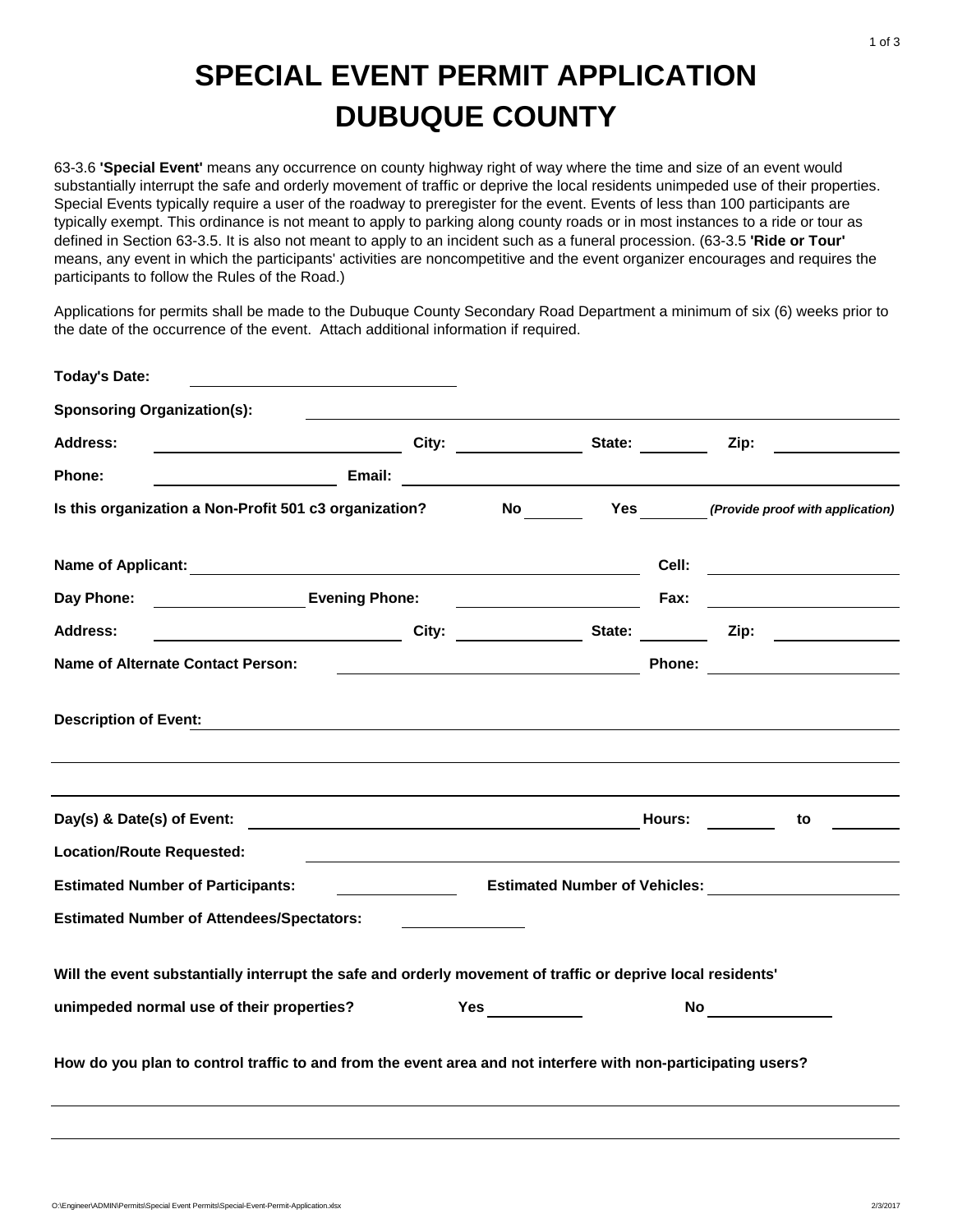## **SPECIAL EVENT PERMIT APPLICATION DUBUQUE COUNTY**

| Will the event involve vendors?                                                                                        | <b>Yes</b> and the set of the set of the set of the set of the set of the set of the set of the set of the set of the set of the set of the set of the set of the set of the set of the set of the set of the set of the set of the | No the set                                                                                             |                                                                                                                                                                                                                                     |                                                              |  |
|------------------------------------------------------------------------------------------------------------------------|-------------------------------------------------------------------------------------------------------------------------------------------------------------------------------------------------------------------------------------|--------------------------------------------------------------------------------------------------------|-------------------------------------------------------------------------------------------------------------------------------------------------------------------------------------------------------------------------------------|--------------------------------------------------------------|--|
|                                                                                                                        | If yes, attach a separate listing of all vendors with contact information.                                                                                                                                                          |                                                                                                        |                                                                                                                                                                                                                                     |                                                              |  |
| Will first-aid, fire and rescue services, or other safety and security measures be needed?                             |                                                                                                                                                                                                                                     |                                                                                                        |                                                                                                                                                                                                                                     |                                                              |  |
|                                                                                                                        | No <b>the off states of the Separate listing with details/contact information</b>                                                                                                                                                   |                                                                                                        |                                                                                                                                                                                                                                     |                                                              |  |
| Are any additional permits for any other government agencies required? The Mass Yes                                    |                                                                                                                                                                                                                                     |                                                                                                        |                                                                                                                                                                                                                                     | No.                                                          |  |
|                                                                                                                        |                                                                                                                                                                                                                                     | If yes, list all agencies, contact information and type of permits separately.                         |                                                                                                                                                                                                                                     |                                                              |  |
| Are there any special requests or circumstances (i.e. banners, signs, etc.)                                            |                                                                                                                                                                                                                                     |                                                                                                        | <b>Yes</b> and the set of the set of the set of the set of the set of the set of the set of the set of the set of the set of the set of the set of the set of the set of the set of the set of the set of the set of the set of the | No.                                                          |  |
| If yes, provide details:                                                                                               |                                                                                                                                                                                                                                     |                                                                                                        |                                                                                                                                                                                                                                     |                                                              |  |
| <b>Contact person during Event:</b>                                                                                    |                                                                                                                                                                                                                                     |                                                                                                        |                                                                                                                                                                                                                                     |                                                              |  |
| <b>Means of contact during Event:</b>                                                                                  |                                                                                                                                                                                                                                     |                                                                                                        |                                                                                                                                                                                                                                     |                                                              |  |
| <b>Attachments:</b><br><b>Parking/Traffic Plan</b><br><b>Request for Other Services</b><br><b>Other Agency Permits</b> |                                                                                                                                                                                                                                     | <b>Safety &amp; Security Plan</b><br><b>Certificate of Insurance</b><br><b>Non-Profit Verification</b> |                                                                                                                                                                                                                                     | <b>Map/Site Plan</b><br><b>Vendor Lists</b><br>Other: $\_\_$ |  |

Once approved, the sponsor shall assume full responsibility for compliance with all conditions, fees and charges and further agrees to pay any cost associated with damage to Dubugue County road right of way, cleanup, or any other additional expense caused by this event. I have a copy of the Special Events Ordinance, and will supply the required insurance certificate, permits and other assessed fee at least 14 days prior to the event. (See Special Events Ordinance)

Applicant agrees to leave the road right of way in the same condition as found, cleaning up all litter and debris after the event. Applicant is responsible for any damages to county property during the event either by participants or spectators. Applicant agrees to abide by all state laws and Dubuque County rules and regulations. The undersigned applicant for a special event permit understands and agrees that Dubuque County will not be responsible for any injury to persons or damage to property arising out of or incident to the activities which are the subject of this application. The undersigned applicant agrees by the execution hereof to indemnify and hold harmless Dubuque County against all liabilities, costs, and expenses which may arise in consequence of the granting of this permit.

The undersigned has full authority to represent the sponsoring organization:

| <b>Applicant Signature:</b>    | Date: |  |
|--------------------------------|-------|--|
| Dubuque County Engineer Dept.: | Date: |  |
| Dubuque County Sheriff Dept.:  | Date: |  |

## **RETURN COMPLETED APPLICATION TO:**

Dubuque County Secondary Road Department 1225 Seippel Rd Dubuque, IA 52002 (563)-557-7283 engineer@dubuquecounty.us